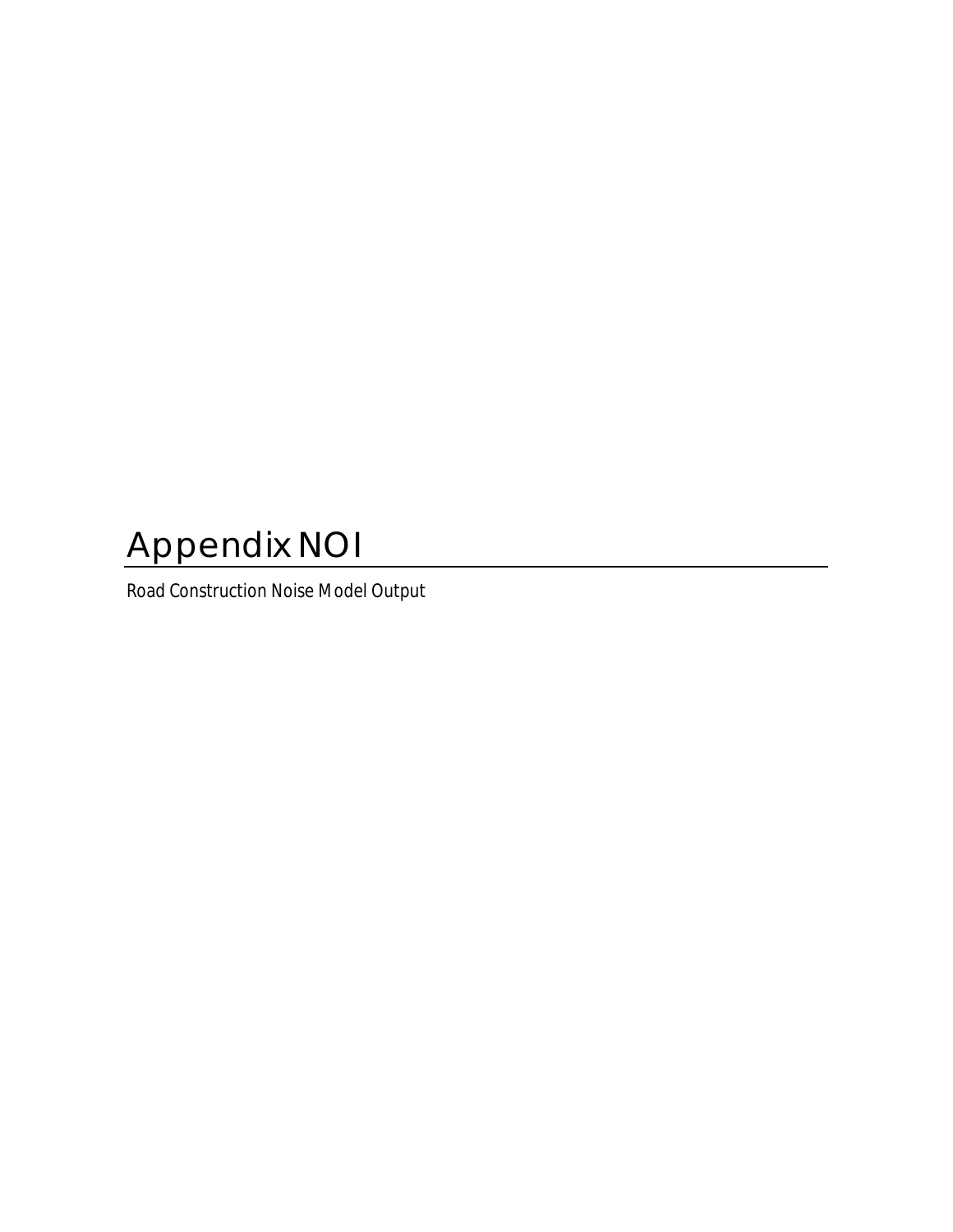## Roadway Construction Noise Model (RCNM),Version 1.1

Report dat 2/4/2021 Case Descri 2600 Moraga Road

---- Receptor #1 ----

Baselines (dBA) Descriptior Land Use Daytime Evening Night Nearest Dis Residential 75 75 75

|                  |               |              | Equipment |        |          |           |  |
|------------------|---------------|--------------|-----------|--------|----------|-----------|--|
|                  |               |              | Spec      | Actual | Receptor | Estimated |  |
|                  | Impact        |              | Lmax      | Lmax   | Distance | Shielding |  |
| Description      | <b>Device</b> | Usage $(\%)$ | (dBA)     | (dBA)  | (feet)   | (dBA)     |  |
| Dozer            | No.           | 40           |           | 81.7   | 50       | 0         |  |
| Front End Loader | No.           | 40           |           | 79.1   | 50       | 0         |  |

|                  |                                       |     |          | <b>Results</b> |     |                    |     |       |
|------------------|---------------------------------------|-----|----------|----------------|-----|--------------------|-----|-------|
|                  | Calculated (dBA)                      |     |          |                |     | Noise Limits (dBA) |     |       |
|                  |                                       |     |          | Day            |     | Evening            |     | Night |
| Equipment        | *Lmax                                 | Lea |          | Lmax           | Leg | Lmax               | Lea | Lmax  |
| Dozer            | 81.7                                  |     | 77.7 N/A |                | N/A | N/A                | N/A | N/A   |
| Front End Loader | 79.1                                  |     | 75.1 N/A |                | N/A | N/A                | N/A | N/A   |
| Total            | 81.7                                  |     |          | 79.6 N/A       | N/A | N/A                | N/A | N/A   |
|                  | *Calculated Lmay is the Loudest value |     |          |                |     |                    |     |       |

\*Calculated Lmax is the Loudest value.

|                                      |                 |     |       | $---$ Receptor #2 ---- |  |
|--------------------------------------|-----------------|-----|-------|------------------------|--|
|                                      | Baselines (dBA) |     |       |                        |  |
| Descriptior Land Use Daytime Evening |                 |     | Night |                        |  |
| Average Di Residential               | 75              | 75. |       | 75                     |  |

|                  |        |         | Equipment |        |                 |           |
|------------------|--------|---------|-----------|--------|-----------------|-----------|
|                  |        |         | Spec      | Actual | Receptor        | Estimated |
|                  | Impact |         | Lmax      | Lmax   | <b>Distance</b> | Shielding |
| Description      | Device | Usage%) | (dBA)     | (dBA)  | (feet)          | (dBA)     |
| Dozer            | No.    | 40      |           | 81.7   | 235             |           |
| Front End Loader | No.    | 40      |           | 79.1   | 235             |           |

|                         |                                         |     |            | <b>Results</b> |     |                    |     |       |
|-------------------------|-----------------------------------------|-----|------------|----------------|-----|--------------------|-----|-------|
|                         | Calculated (dBA)                        |     |            |                |     | Noise Limits (dBA) |     |       |
|                         |                                         |     |            | Day            |     | Evening            |     | Night |
| Equipment               | *Lmax                                   | Lea |            | Lmax           | Leg | Lmax               | Lea | Lmax  |
| Dozer                   | 68.2                                    |     | 64.2 $N/A$ |                | N/A | N/A                | N/A | N/A   |
| <b>Front End Loader</b> | 65.7                                    |     | 61.7 N/A   |                | N/A | N/A                | N/A | N/A   |
| Total                   | 68.2                                    |     | 66.2 N/A   |                | N/A | N/A                | N/A | N/A   |
|                         | *Oslandstad Lassn to the Lenderstanding |     |            |                |     |                    |     |       |

\*Calculated Lmax is the Loudest value.